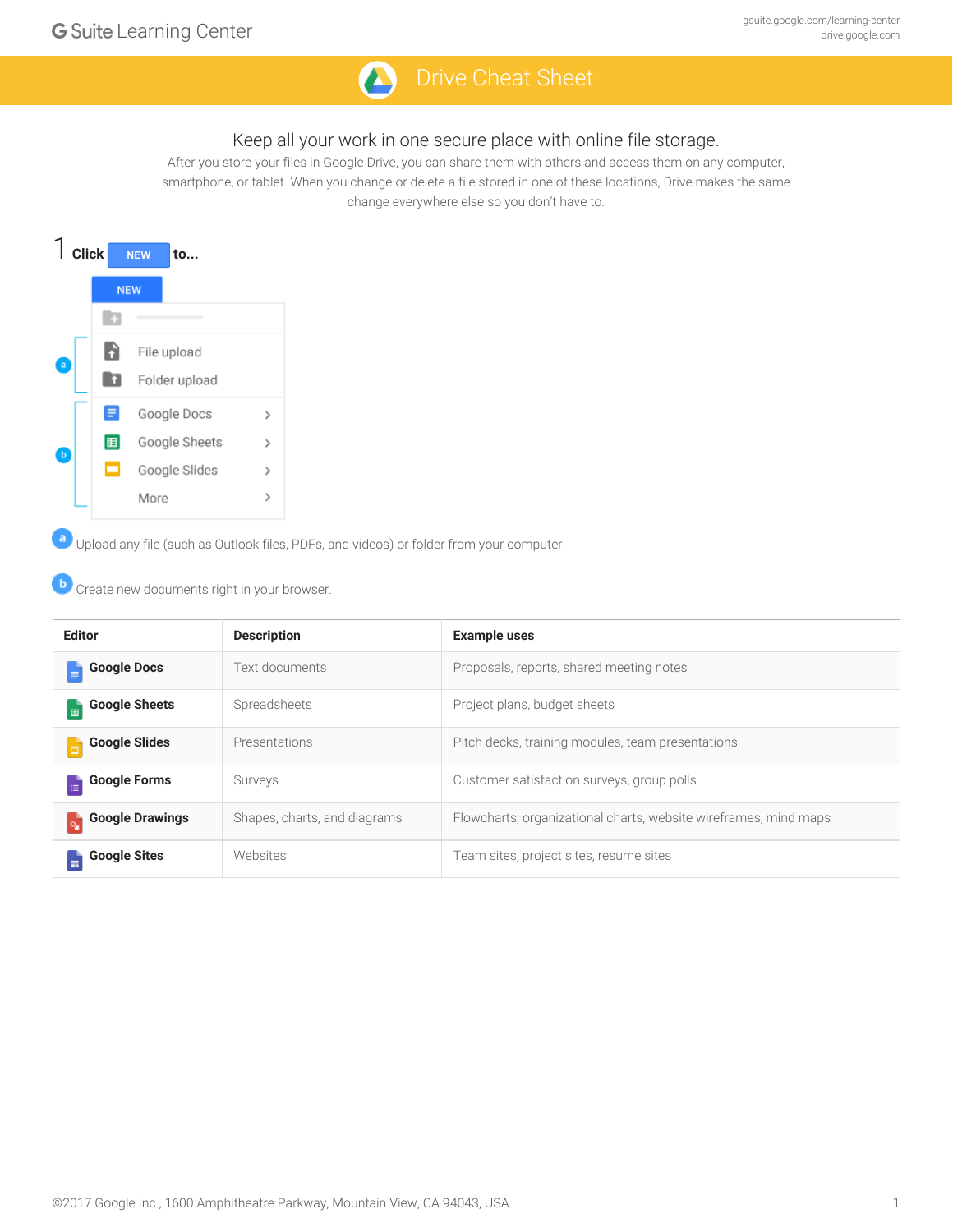## 2 **Work with files stored in Drive.**



 $\Im$  Share your files and folders by clicking Share  $\ddot{}_{\bullet}$  and then choose what collaborators can do. They'll get an email notification, **too.**

|                 | <b>Delete files</b><br>and folders | Add and remove files<br>and folders                                                                                                                                                                                                                                                                                                                                                                                                                                        | Share or unshare files<br>and folders | Edit<br><b>Docs</b><br>files | <b>Comment or suggest</b><br>edits in files | View files and<br>folders |
|-----------------|------------------------------------|----------------------------------------------------------------------------------------------------------------------------------------------------------------------------------------------------------------------------------------------------------------------------------------------------------------------------------------------------------------------------------------------------------------------------------------------------------------------------|---------------------------------------|------------------------------|---------------------------------------------|---------------------------|
| <b>Can edit</b> |                                    |                                                                                                                                                                                                                                                                                                                                                                                                                                                                            | $\checkmark$                          | $\checkmark$                 |                                             |                           |
| Can<br>comment  | $\overline{\phantom{a}}$           | $\sim$                                                                                                                                                                                                                                                                                                                                                                                                                                                                     | $\overline{\phantom{a}}$              | $\sim$                       |                                             |                           |
| <b>Can view</b> | $\frac{1}{2}$                      | $\frac{1}{2} \left( \frac{1}{2} \right) \left( \frac{1}{2} \right) \left( \frac{1}{2} \right) \left( \frac{1}{2} \right) \left( \frac{1}{2} \right) \left( \frac{1}{2} \right) \left( \frac{1}{2} \right) \left( \frac{1}{2} \right) \left( \frac{1}{2} \right) \left( \frac{1}{2} \right) \left( \frac{1}{2} \right) \left( \frac{1}{2} \right) \left( \frac{1}{2} \right) \left( \frac{1}{2} \right) \left( \frac{1}{2} \right) \left( \frac{1}{2} \right) \left( \frac$ | $\qquad \qquad$                       | $\hspace{0.1mm}$             | $\qquad \qquad$                             |                           |

## 4 **Add shared files to My Drive.**



**Note:** When you move a shared file to My Drive, it only moves the file in your view, not in anyone else's.